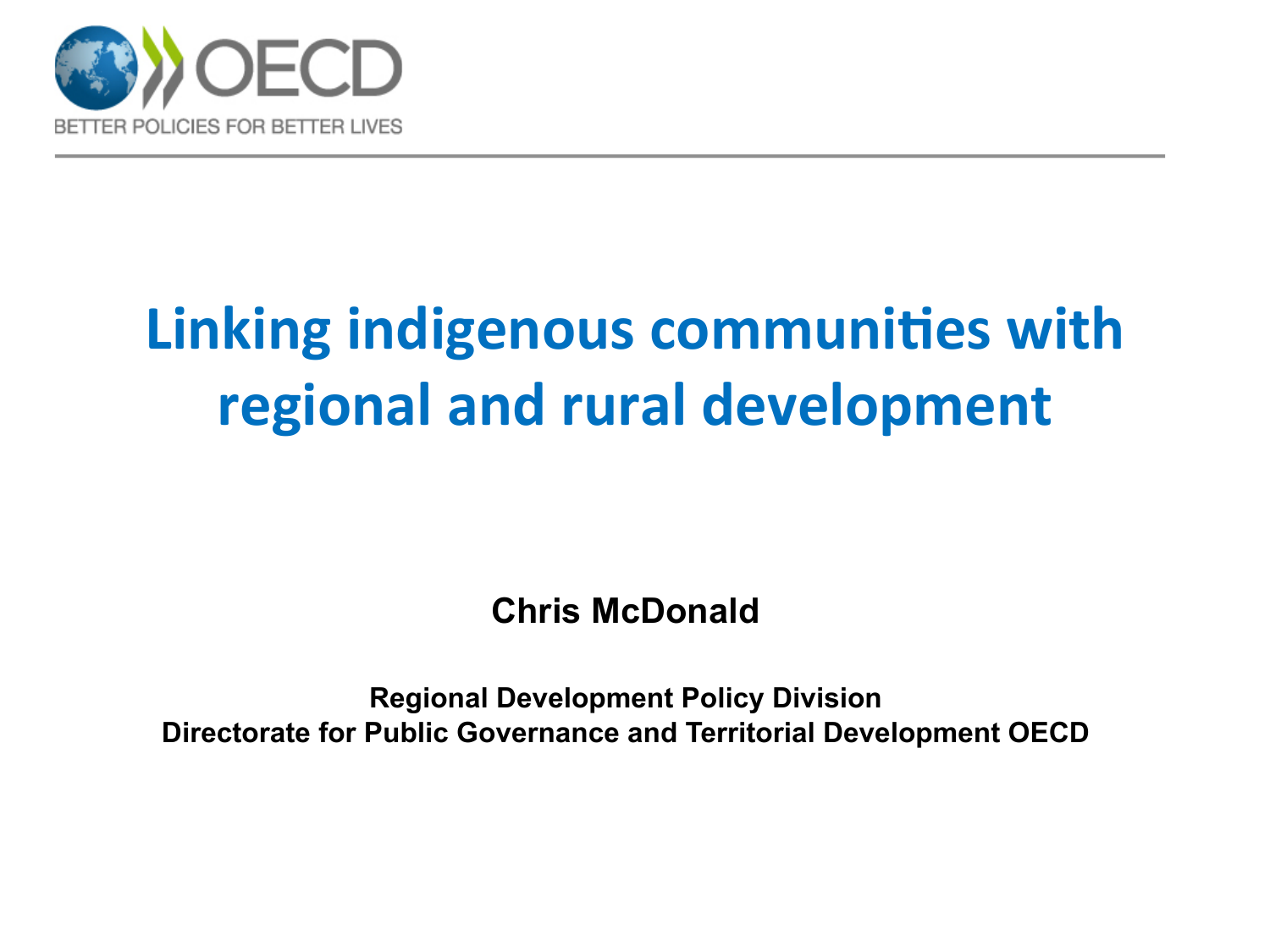

- 1. OECD approach to rural development
- 2. Why indigenous communities are important to rural and regional development
- 3. Better linking indigenous communities with regional and rural development

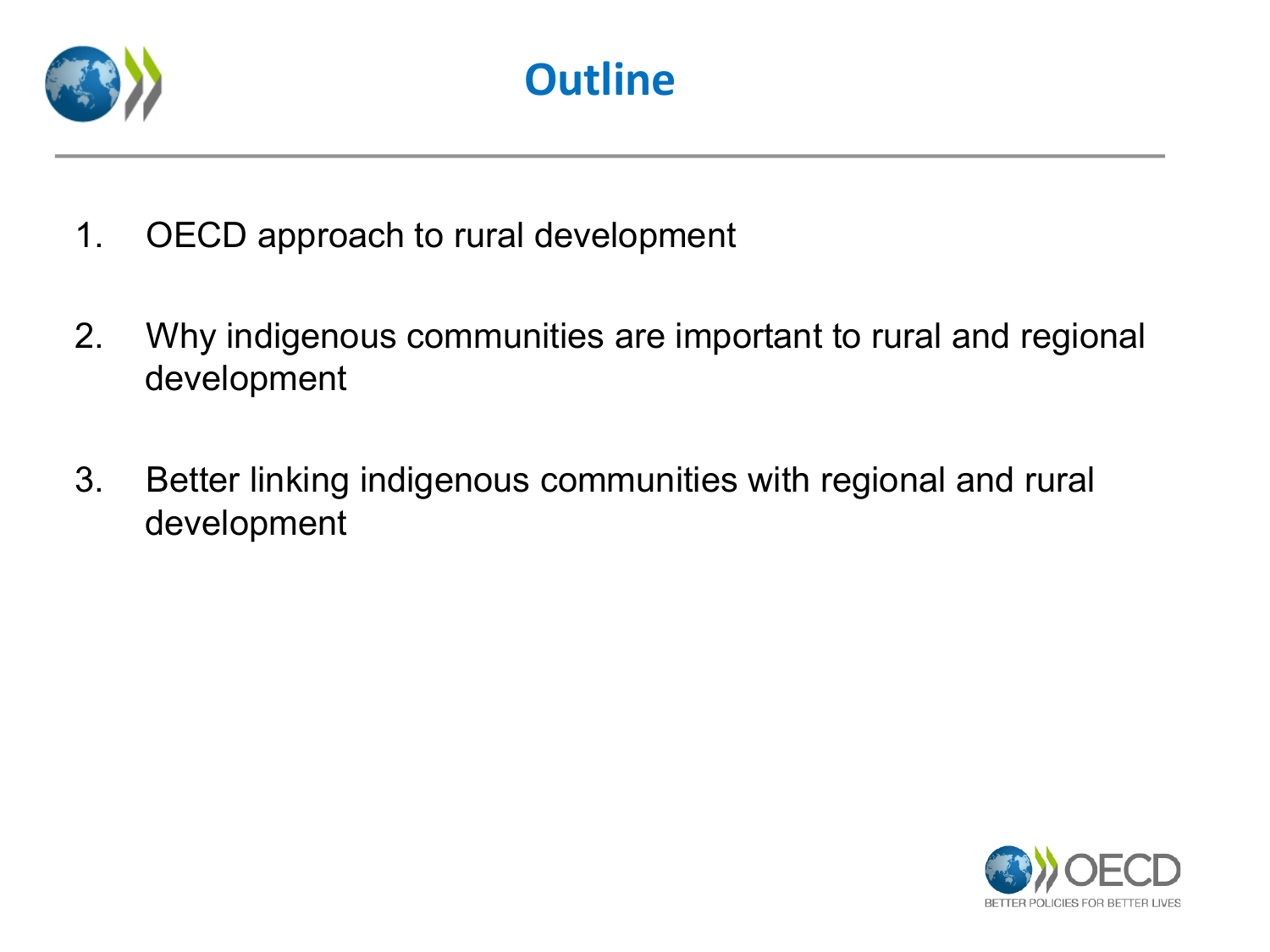# **Regional Development Policy Division**

- Almost 20 National Reviews (since 2000)
- Around 35 Regional Reviews (since 2000)
- 11 National Rural Policy Review
- 3 National Urban Policy Reviews
- Thematic reviews (e.g. urbanrural linkages, and linking renewable energy with rural development)

**EXALA EXALA EXALA EXALA EXAMPLE THE EXAMPLE THE EXAMPLE THE EXAMPLE THE EXAMPLE THE EXAMPLE THE EXAMPLE THE EXAMPLE THE EXAMPLE THE EXAMPLE THE EXAMPLE THE EXAMPLE THE EXAMPLE THE EXAMPLE THE EXAMPLE THE EXAMPLE THE EXAMP** database from which to identify good **policy**!

http://www.oecd.org/gov/regional-policy/

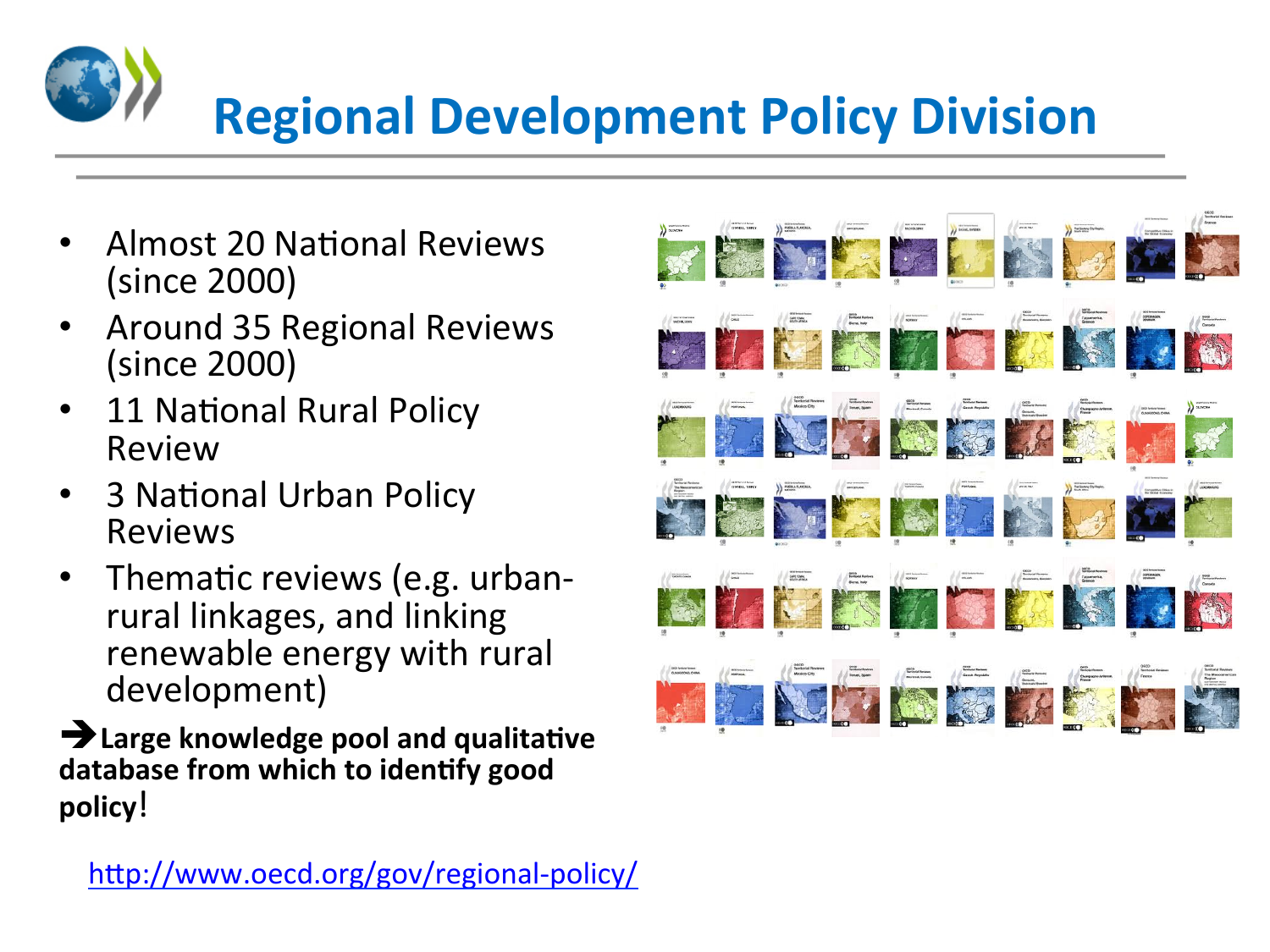![](_page_3_Picture_0.jpeg)

## **The OECD Rural Policy Paradigm 3.0. Integrating policies, actors and places**

|                                                 | <b>Old Paradigm</b>                                 | <b>New Rural Paradigm (2006)</b>                                                    | Rural Policy 3.0 - Implementing the New Rural<br><b>Paradigm</b>                                                                                                                                               |  |
|-------------------------------------------------|-----------------------------------------------------|-------------------------------------------------------------------------------------|----------------------------------------------------------------------------------------------------------------------------------------------------------------------------------------------------------------|--|
| <b>Objectives</b>                               | Equalization                                        | Competiveness                                                                       | Well-being considering multiple dimensions of<br>(i) the economy (ii) society and (iii) the<br>environment                                                                                                     |  |
| <b>Policy Focus</b>                             | Support for a single<br>dominant resource<br>sector | Support for multiple sectors<br>based on their competitiveness rural                | Low density economies differentiated by type of                                                                                                                                                                |  |
| <b>Tools</b>                                    | <b>Subsidies for firms</b>                          | Investments in qualified firms<br>and communities                                   | Integrated rural development approach -<br>spectrum of support to public sector, firms and<br>third sector                                                                                                     |  |
| Key Actors &<br><b>Stakeholders</b>             | Farm organizations<br>and national<br>governments   | All levels of government and all<br>relevant departments plus local<br>stakeholders | Involvement of (i) public sector - multi-level<br>governance, (ii) private sector - for-profit firms<br>and social enterprise, and (iii) third sector $-$ non-<br>governmental organisations and civil society |  |
| P<br>$i$ c<br>$\overline{O}$<br><b>Approach</b> | Uniformly applied<br>top down policy                | Bottom-up policy, local<br>strategies                                               | Integrated approach with multiple policy<br>domains                                                                                                                                                            |  |
| a<br><b>Definition</b>                          | Not urban                                           | Rural as a variety of distinct<br>types of place                                    | Three types of rural: i) embedded in<br>metropolitan region, ii) adjacent to metropolitan<br>region, and iii) far from metropolitan regions                                                                    |  |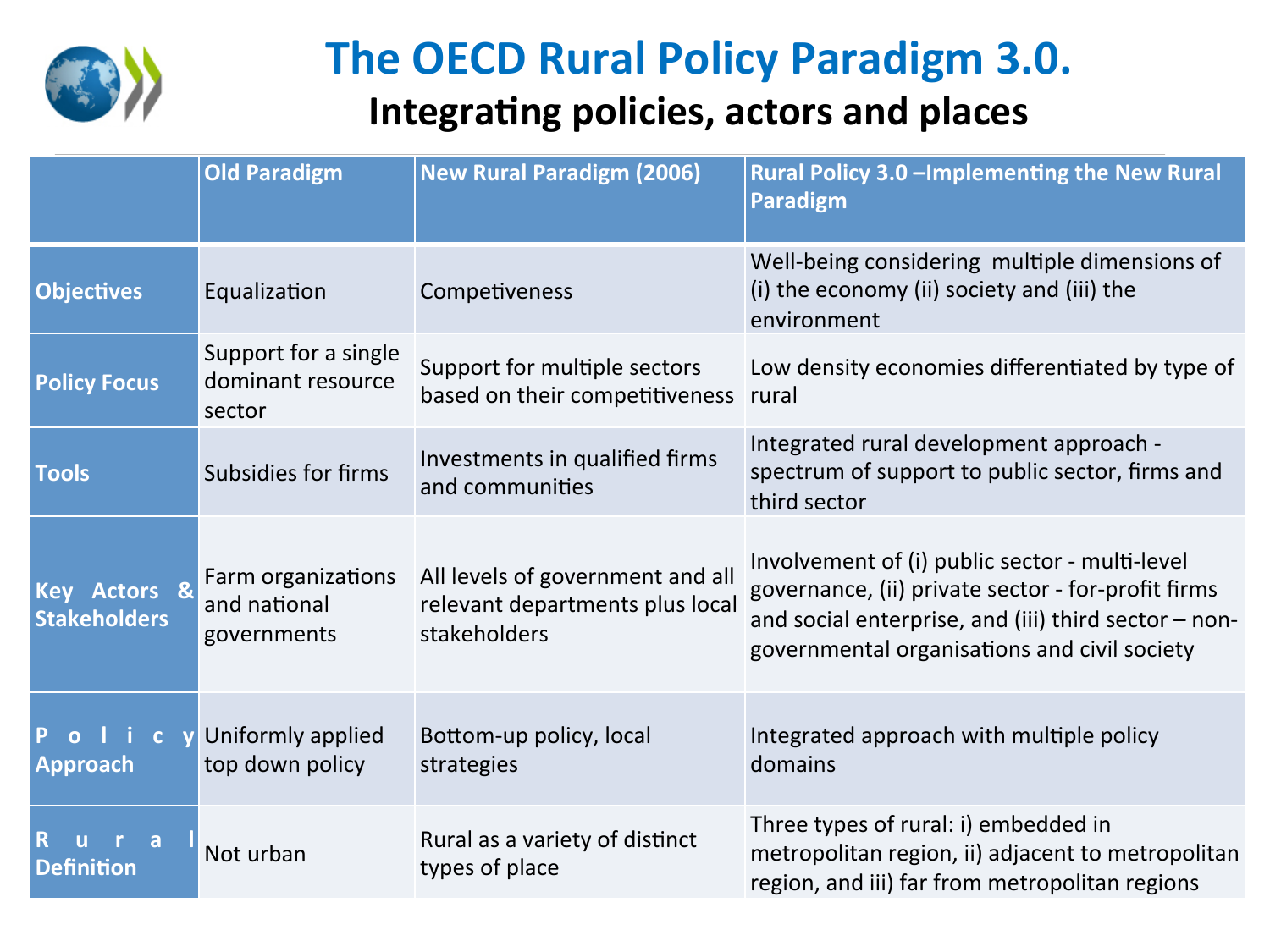## **Indigenous population across OECD countries**

| <b>Country</b>                 | <b>Indigenous peoples</b>                                                                                                                  | <b>Population</b> | % national population |
|--------------------------------|--------------------------------------------------------------------------------------------------------------------------------------------|-------------------|-----------------------|
| Australia                      | Indigenous/Koori                                                                                                                           | 670 000           | 2.8                   |
| Canada                         | First nation/Inuit/Metis                                                                                                                   | 1 400 685         | 3.9                   |
| Chile                          | <b>Various</b>                                                                                                                             | 1 5 6 5 9 1 5     | 8.7                   |
| <b>Denmark</b><br>(Greenland)* | Inuit                                                                                                                                      | 51 377            | 0.9(91.6)             |
| Finland                        | Sami                                                                                                                                       | 8 0 0 0           | 0.1                   |
| France (New<br>Caledonia)*     | Kanak                                                                                                                                      | 70 000            | 0.1(25.9)             |
| Japan                          | Anui                                                                                                                                       | 28782             | 0.02                  |
| <b>Mexico</b>                  | <b>Various</b>                                                                                                                             | 15 703 474        | 12.4                  |
| New Zealand                    | Māori                                                                                                                                      | 645 000           | 14.0                  |
| Norway                         | Sami                                                                                                                                       | $50000 - 65000$   | $1.0 - 1.3$           |
| Sweden                         | Sami                                                                                                                                       | 20 000            | 0.2                   |
| <b>United States</b>           | American Indian/Alaskan<br>native<br>Source: Food and Agricultural Organisation (http://www.fao.org/indigenous-peoples/en/) and World Bank | 5 200 000         | 1.6                   |

\*Greenland is defined as an autonomous country within Denmark, whilst New Caledonia is a special collectivity of France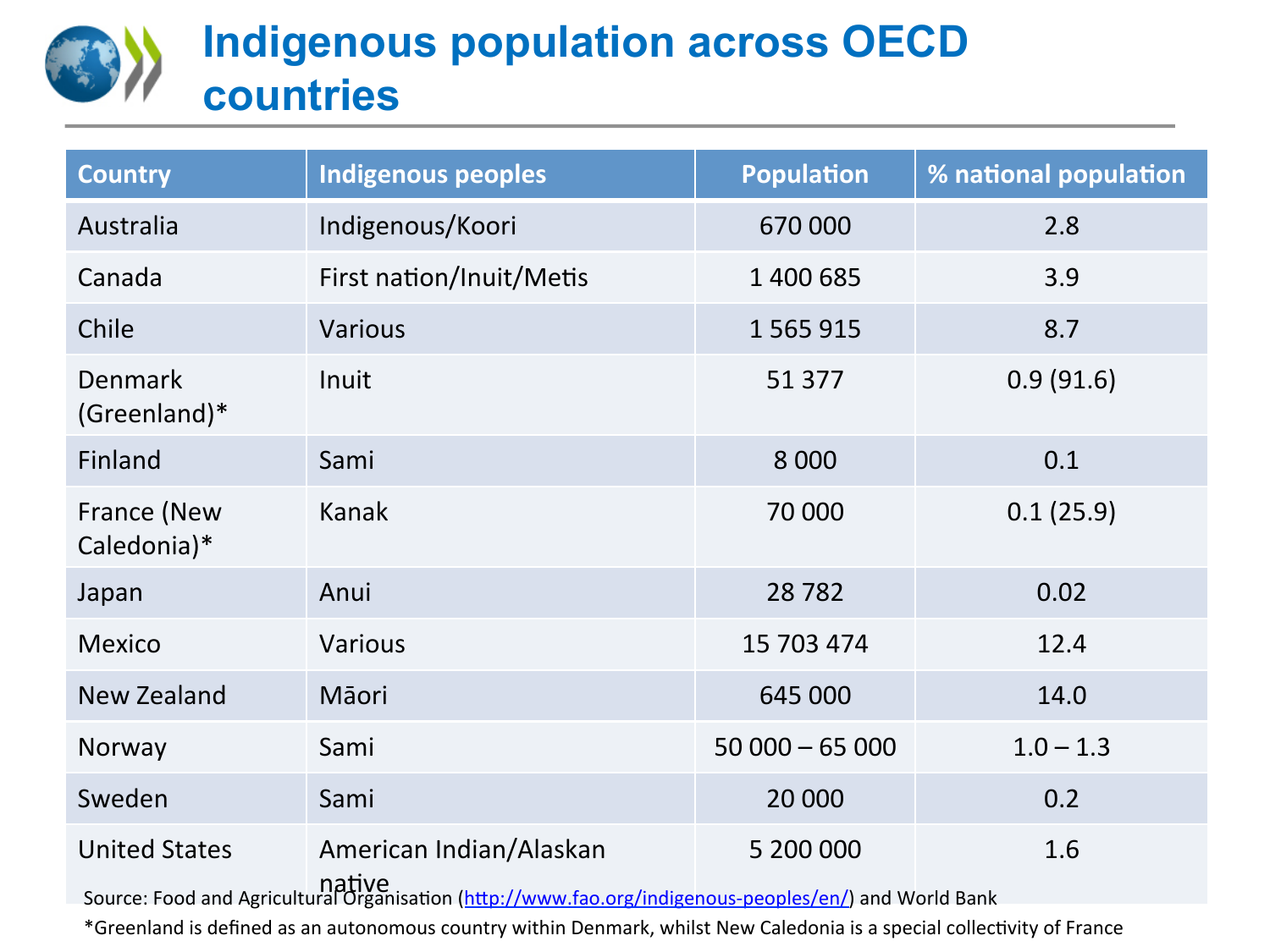## **Indigenous populations are significant in rural and remote areas**

![](_page_5_Figure_1.jpeg)

Source: Nordegio (http://www.nordregio.se/en/Maps/01-Population-and-demography/Indigenous-population-in-the-Arctic-regions/)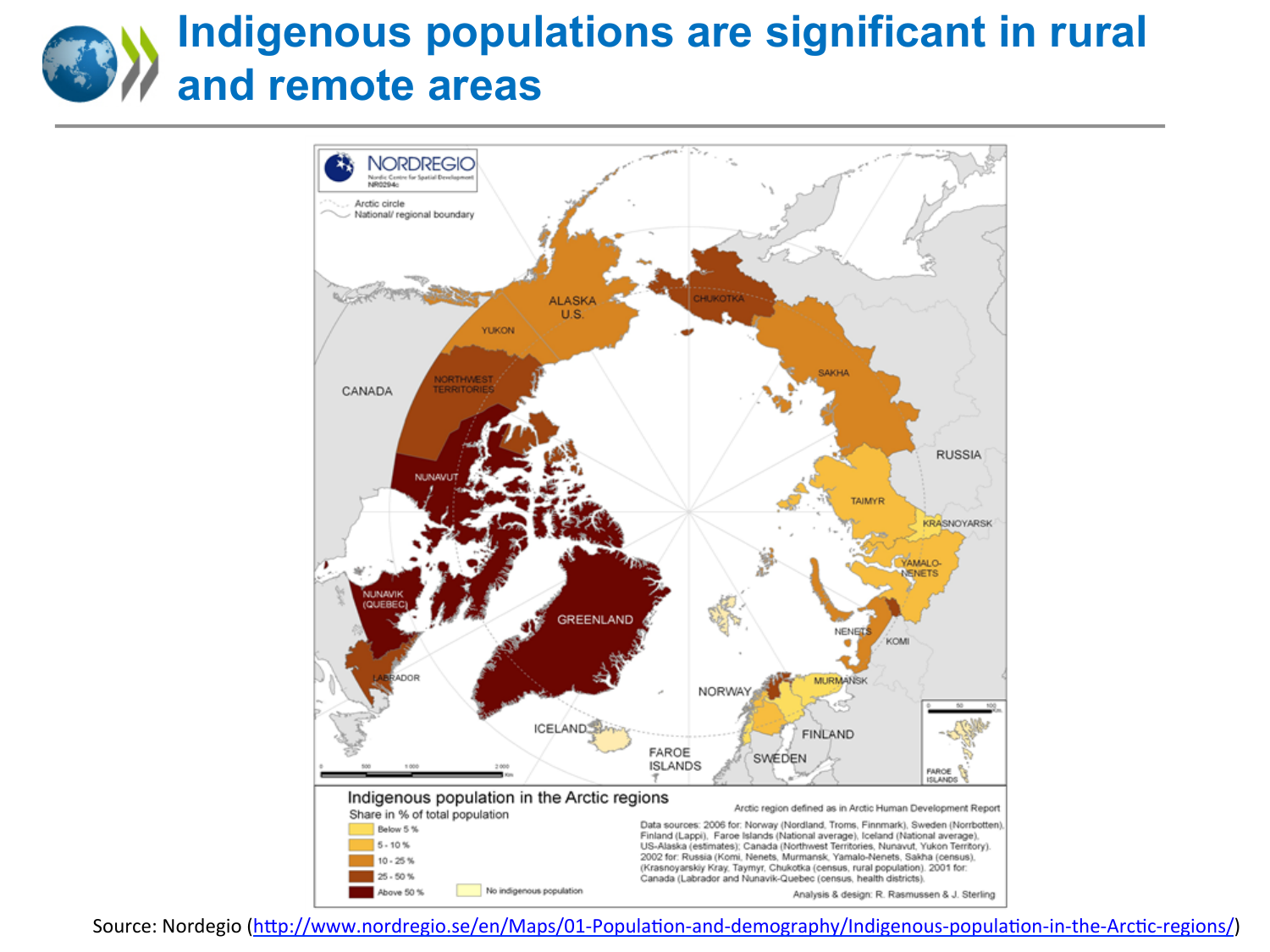![](_page_6_Figure_0.jpeg)

## **Why indigenous communities are important to rural (and national) economies**

#### **Connection to land:**

- Legal recognition/rights and stewardship of land, sea, and resources key players in shaping tradeable sectors
- Local knowledge that is important for managing natural resources and adapting to climate change

#### **Source of economic growth and opportunity:**

- Unique business and employment opportunities (e.g. ecotourism, food and agriculture, natural resource management) that can diversify remote economies
- Indigenous populations are generally growing faster than non-indigenous populations – labour resource and consumption of services

#### **Significant barriers to economic participation remain:**

Experience poorer socio-economic outcomes (health, education, housing, and employment)  $-$  latent potential and key to achieving inclusive growth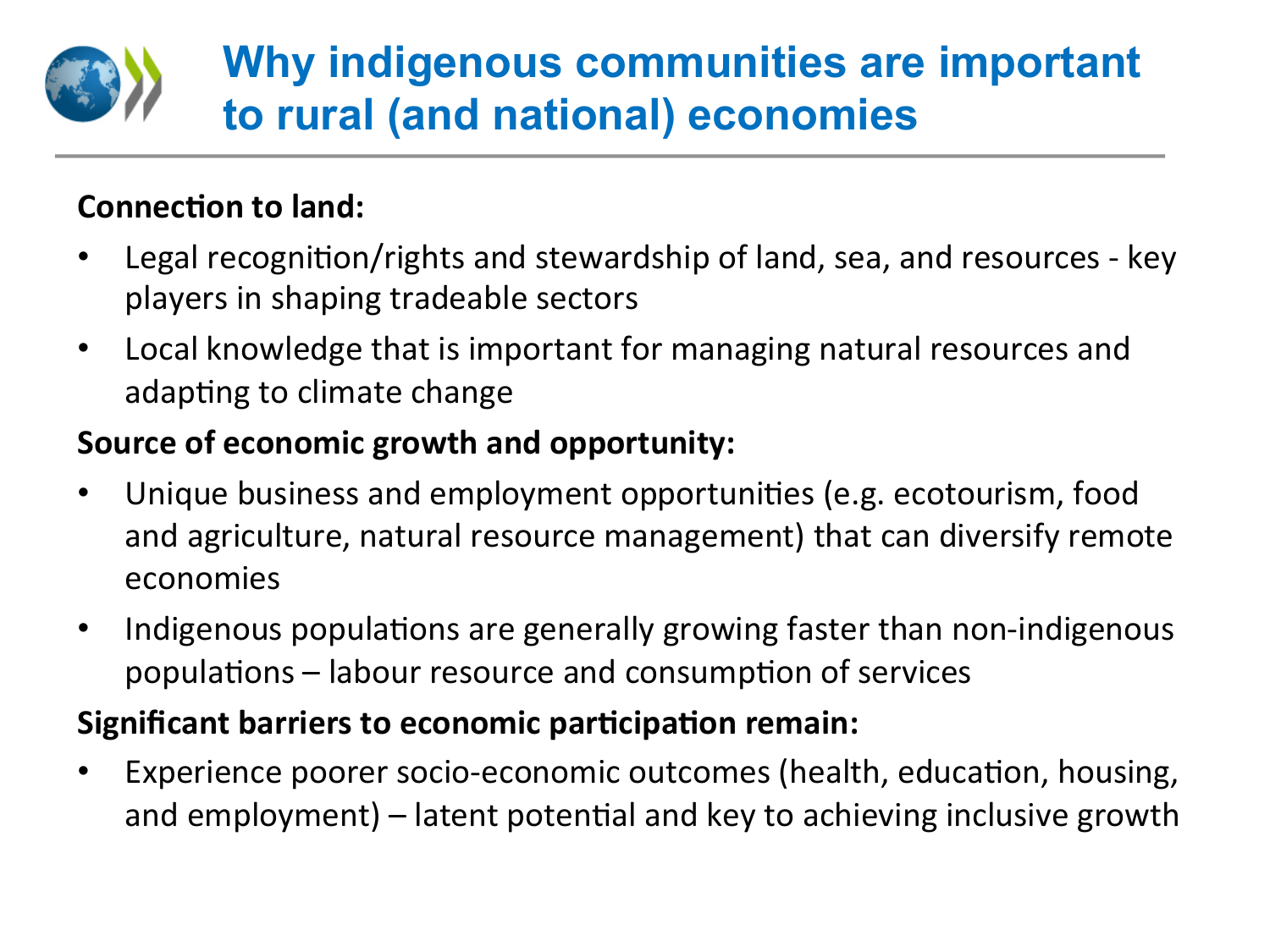![](_page_7_Picture_0.jpeg)

#### **Challenging and difficult historical context:**

- Historical context of assimilation, dispossession and conflict  $-$  resulting in lack of trust in mainstream institutions
- Indigenous communities can still be seen as an impediment to economic development (e.g. conflicts over mining and infrastructure projects)
- Engagement processes by government and private sector which are not culturally appropriate

#### **Self-determination can also generate challenges:**

- Variability in institutional structure and capacity
- Lack of multilevel governance with state and regional/local administrations  $-$  often governed by bilateral relationship with national agency
- Governance of reservations separate from its surrounding regional context
- Lack of reliable data and information about local communities and economies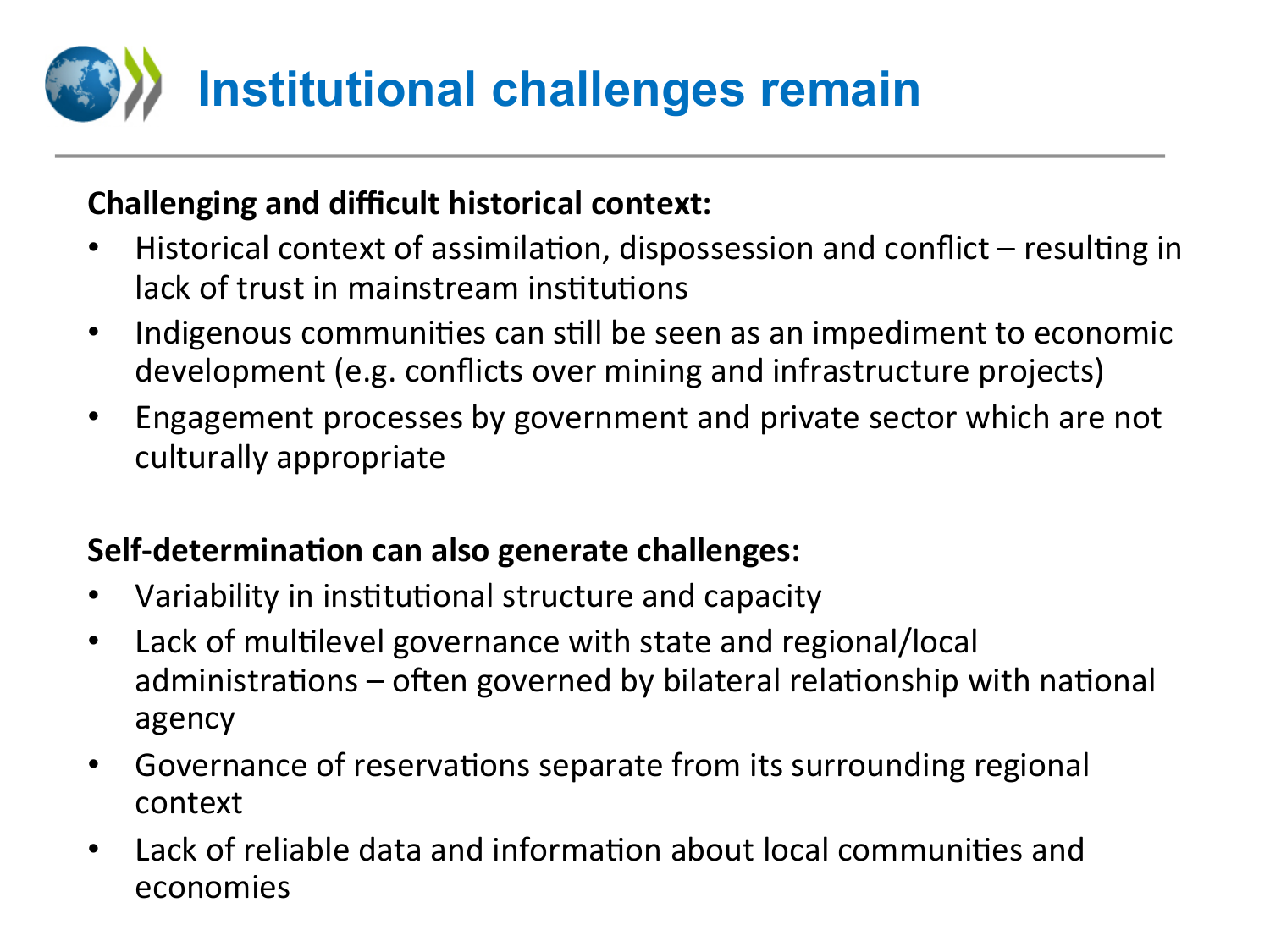![](_page_8_Picture_0.jpeg)

#### **Empowerment**

- Empowering indigenous communities to participate in decision making and coproduce services
- Acknowledging and supporting the role of informal coordination, particularly brokers and social entrepreneurs who can build linkages with institutions and markets

#### **Institutions and multi-level governance:**

- Supporting regional development practitioners to incorporate indigenous issues and aspirations into regional policies
- Identifying ways to improve multi-level governance (devolution of resources, role of central agencies)

#### **Improving regional and rural development strategies:**

- Examining ways to improve data collection and incorporating indigenous norms and values into how we understand regional economies
- Assessing the economic potential of indigenous communities within a regional context (including enabling conditions whilst incorporating traditional values)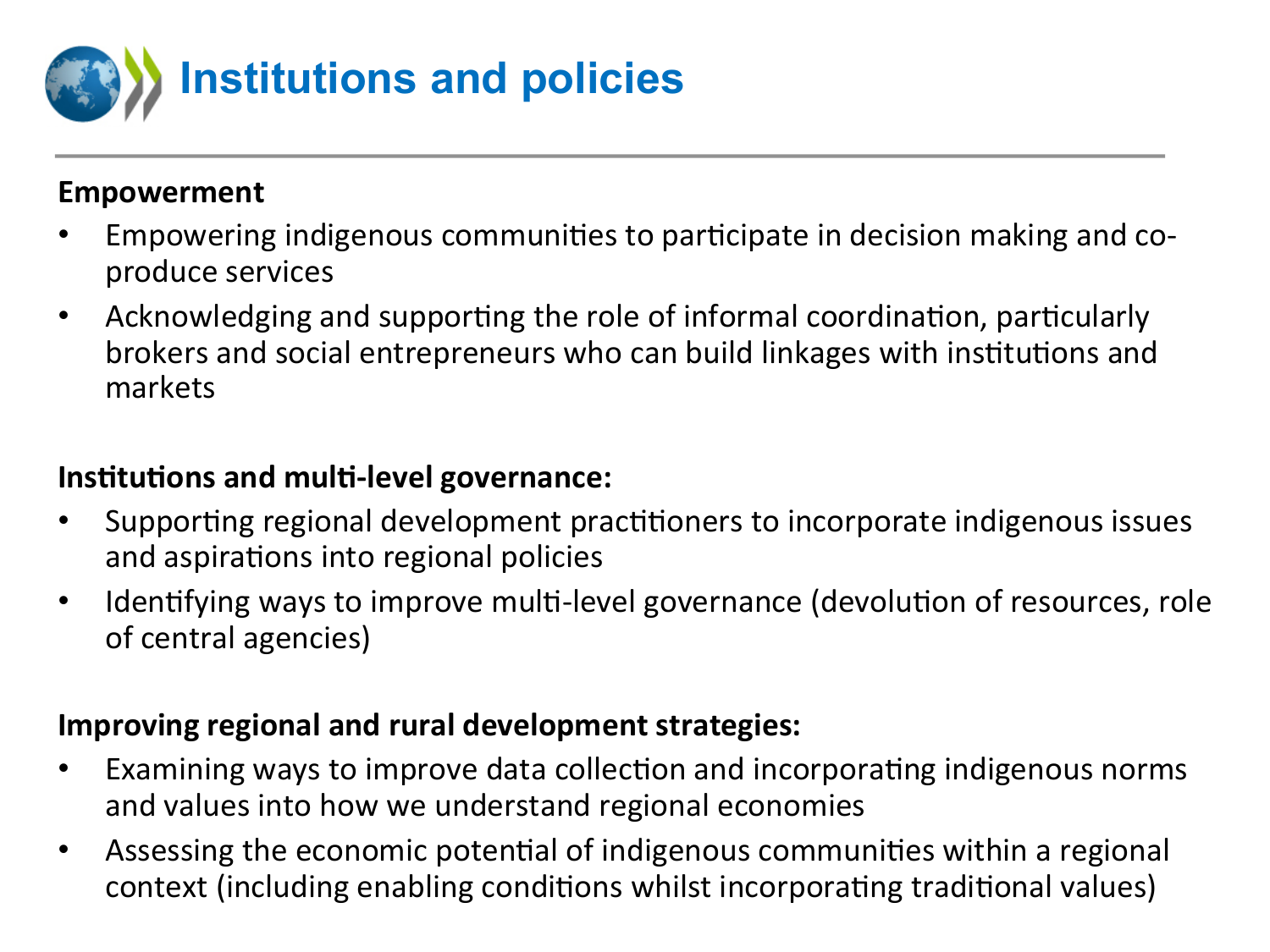![](_page_9_Picture_0.jpeg)

#### Range of options to explore, including ...

• … 

- Supporting entrepreneurship and business growth including access to capital and financial intermediation (e.g. micro credit)
- Skills and education  $-$  school attendance, mentoring, pathways into work and vocational training
- Unlocking the economic value of land e.g. clarifying/simplifying leasing and land use administration
- Home ownership access to capital and shared equity schemes
- Assessing the appropriate role of the public sector in stimulating indigenous economic development e.g. procurement and public sector employment
- Capacity building leadership programmes, corporate governance, and management training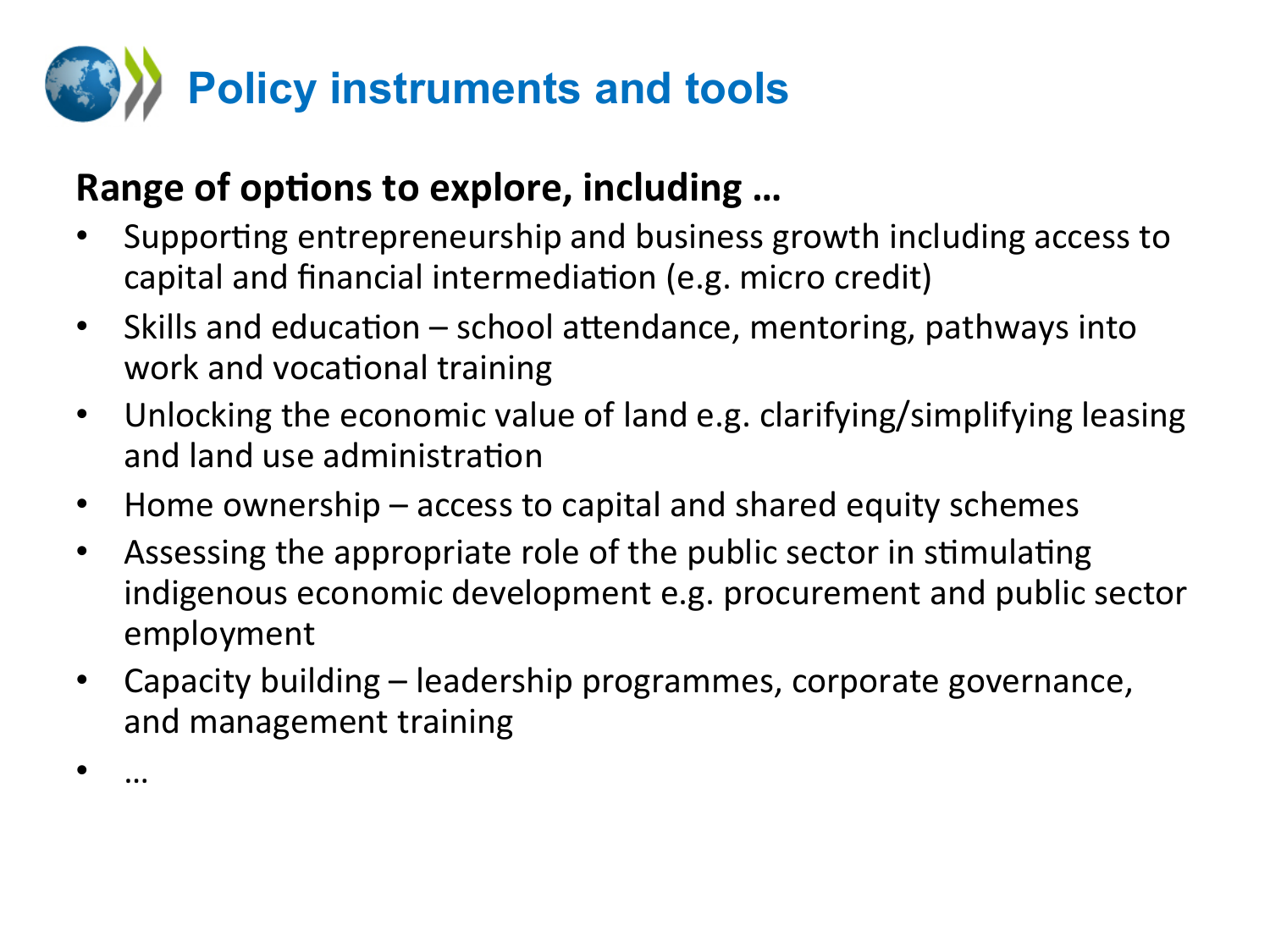## **Development of road map and tool kit to implement this approach**

- **Scoping phase:** test interest of member countries to undertake further work in this area, and seek their input to the development of a thematic project.
- Work collaboratively with member countries and place-based indigenous **communities** to assess:
	- $-$  Regional socio-economic performance, growth potential, and unexploited resources
	- $-$  Policies for enhancing regional competitiveness, attractiveness and sustainable development (e.g. human capital; physical infrastructure; business environment; social cohesion)
	- $-$  Efficacy of local institutions and multi-level governance arrangements linking indigenous communities with regional and rural development
	- $-$  Specific sub-theme important to the development of the community (e.g. service delivery, skills, tourism, extractive industries)
- **Deliver recommendations to:** 
	- $-$  improve national policy settings and programmes for Indigenous communities in rural areas
	- Improve outcomes for place-based indigenous communities